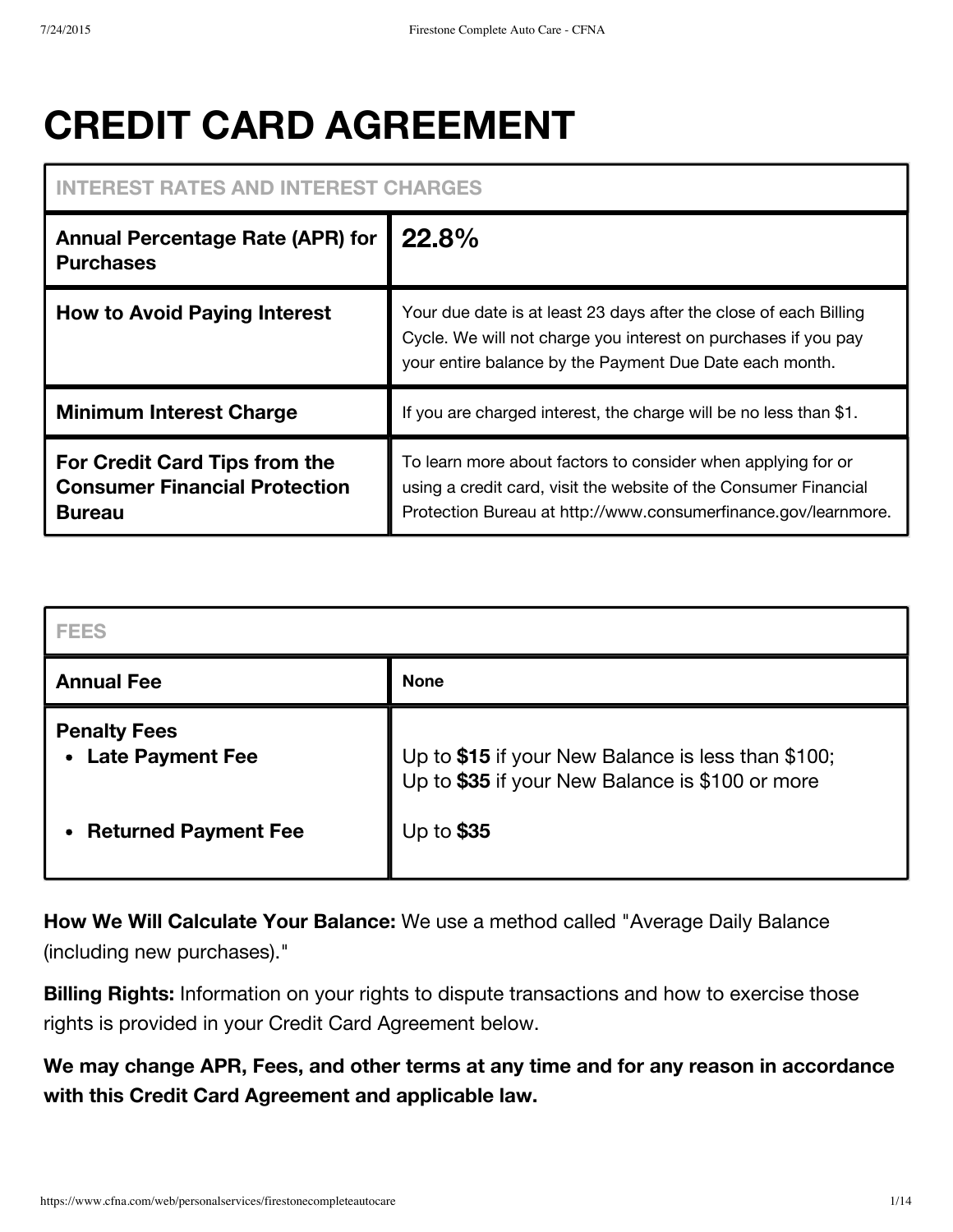This is your Consumer Credit Card Agreement ("Agreement") with Credit First National Association, a national banking association located at 6275 Eastland Road, Brook Park, Ohio 44142 ("CFNA"). This Agreement governs the use of your credit card account with us ("Account") and includes the following "Related Documents":

- Application The application or solicitation you signed or otherwise submitted to request the Account;
- Card Carrier The card carrier we send with the credit card or cards we issue to you;
- Promotional Credit Plan Terms Any special terms we provide to you if you make a purchase under a special promotional plan; and
- Debt Cancellation The terms and conditions of any debt cancellation product that you purchase in connection with your Account.

The Related Documents are incorporated by reference into this Agreement. Your handwritten, electronic or digital signature on any document you sign in connection with the use of your card or Account is part of this Agreement. These documents include, but are not limited to, your card, Application or any accepted sales slip. Participating merchants that may honor your card are not a party to this Agreement. Please read this Agreement and keep it for your records.

# **AUTHORIZATION**

By signing the application, signature capture device or through your electronic consent, you certify to each of the following statements: You have read and agree to the terms and conditions set forth in this document. You are applying to Credit First National Association (CFNA) for a credit card with a credit limit up to the amount for which you qualify. The application information you provided is true, correct and complete, and CFNA may rely on it. You authorize CFNA to obtain credit reports about you from consumer reporting agencies in considering this application and subsequently for the purpose of any update, review, renewal or extension of credit, or reviewing or collecting the Account. You understand and agree that by providing CFNA with a wireless telephone number, you consent to receiving autodialed and prerecorded message calls from CFNA or its servicers, its assignees, or its third party debt collectors at this number. You understand that if CFNA approves your application, CFNA will issue a card and extend credit to you from its offices in Ohio. You agree to be bound by the terms set forth in the Agreement. **You also understand that the Agreement includes an Arbitration Section that allows you or CFNA to resolve by arbitration claims arising from or related to the Agreement and your Account through the American Arbitration Association. The Arbitration Section will prevent you and CFNA from having claims resolved by a judge or jury and prevent you from participating as a representative or member of any class of claimants for claims subject to**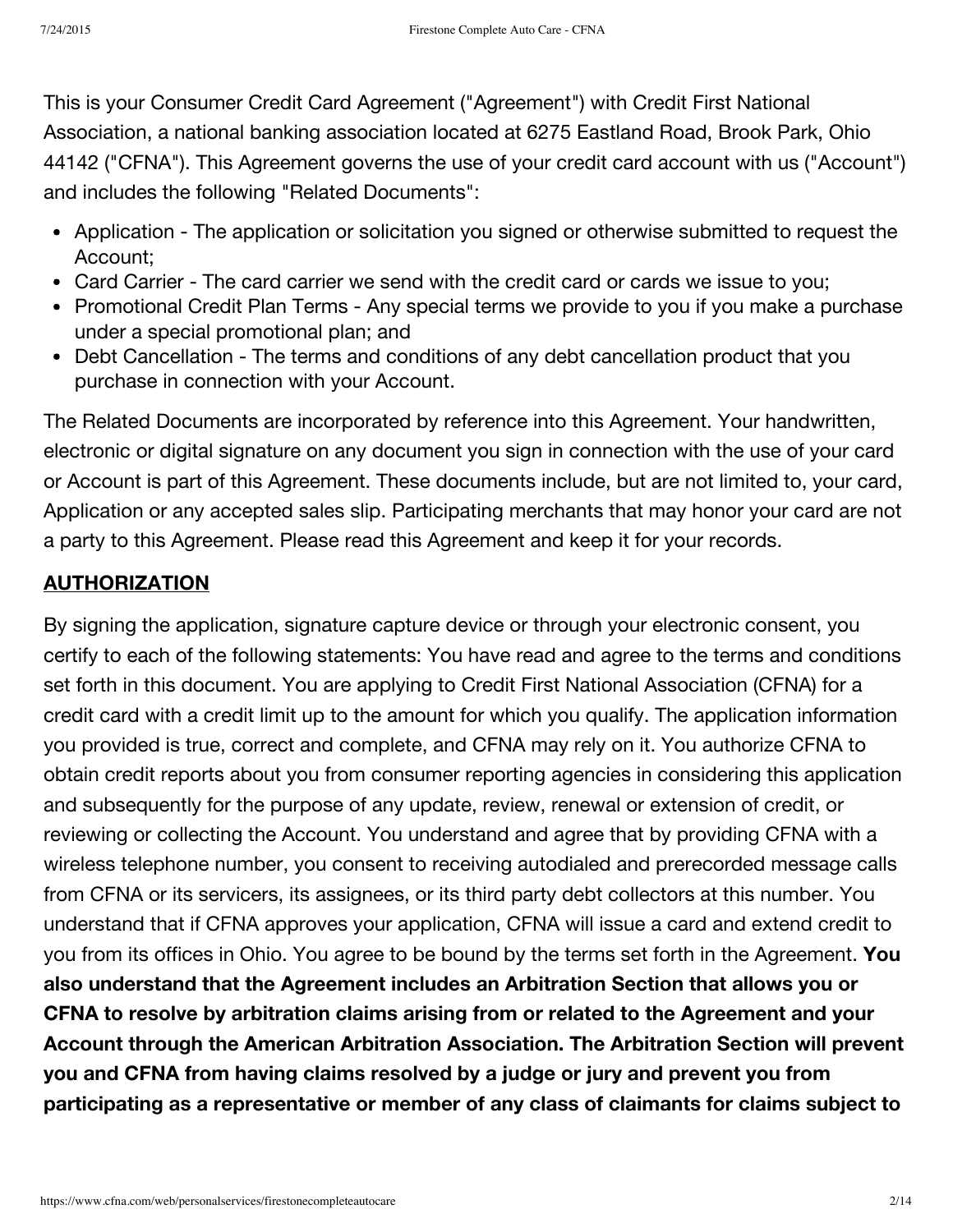**arbitration. Other rights available in court may also not be available in arbitration. You can reject the Arbitration Section within 30 days after CFNA opens your Account as explained in the Agreement.**

By submitting your application, you acknowledge that you have read, understood and received a copy of this document and if approved for credit by CFNA, agree to be bound by the terms set forth in this document.

#### **1. DEFINITIONS.**

- You and your each person who requested an Account approved by CFNA.
- We, us and our CFNA or any person or entity to which CFNA sells or gives your Account.
- Credit Card or Card each credit card we issue to you or a person any of you authorizes to use the Account.
- Authorized User a person any of you authorizes to use the Account and to whom we may issue a Card.

Other capitalized terms are defined in the Agreement. Defined terms have the same meaning when used in your monthly billing statement ("Statement").

**2. YOUR PROMISE TO US.** You agree to the terms of this Agreement. You promise to do everything this Agreement requires of you. For joint Accounts, each of you promises to do everything this Agreement requires. You specifically promise to pay all amounts owed because of transactions made on your Account by any of you and any Authorized User. You will be bound by this Agreement when you submit an Application that is approved by us, sign a sales slip using the Card, or use or permit someone else to use credit provided through the Card or Account. You will use the Card only for personal, family, or household purposes, and not for business, commercial, or agricultural purposes. You agree that at any time for any reason we may reissue a Card to you and/or may ask you to return any or all Cards.

**3. CREDIT LIMIT.** The Credit Limit of your Account is the total maximum amount we allow you to owe us at any time. If you exceed any credit limit that we have set for your Account, we can still charge you for all transactions, Interest Charges and other charges ("Finance Charges") without giving up any of our rights under this Agreement. We may increase or decrease your Credit Limit at any time at our option. The reasons for changes may include, for example, your credit history with us, your default under this Agreement (see Section 13 below), fraud prevention or changes to this credit card program or CFNA policy.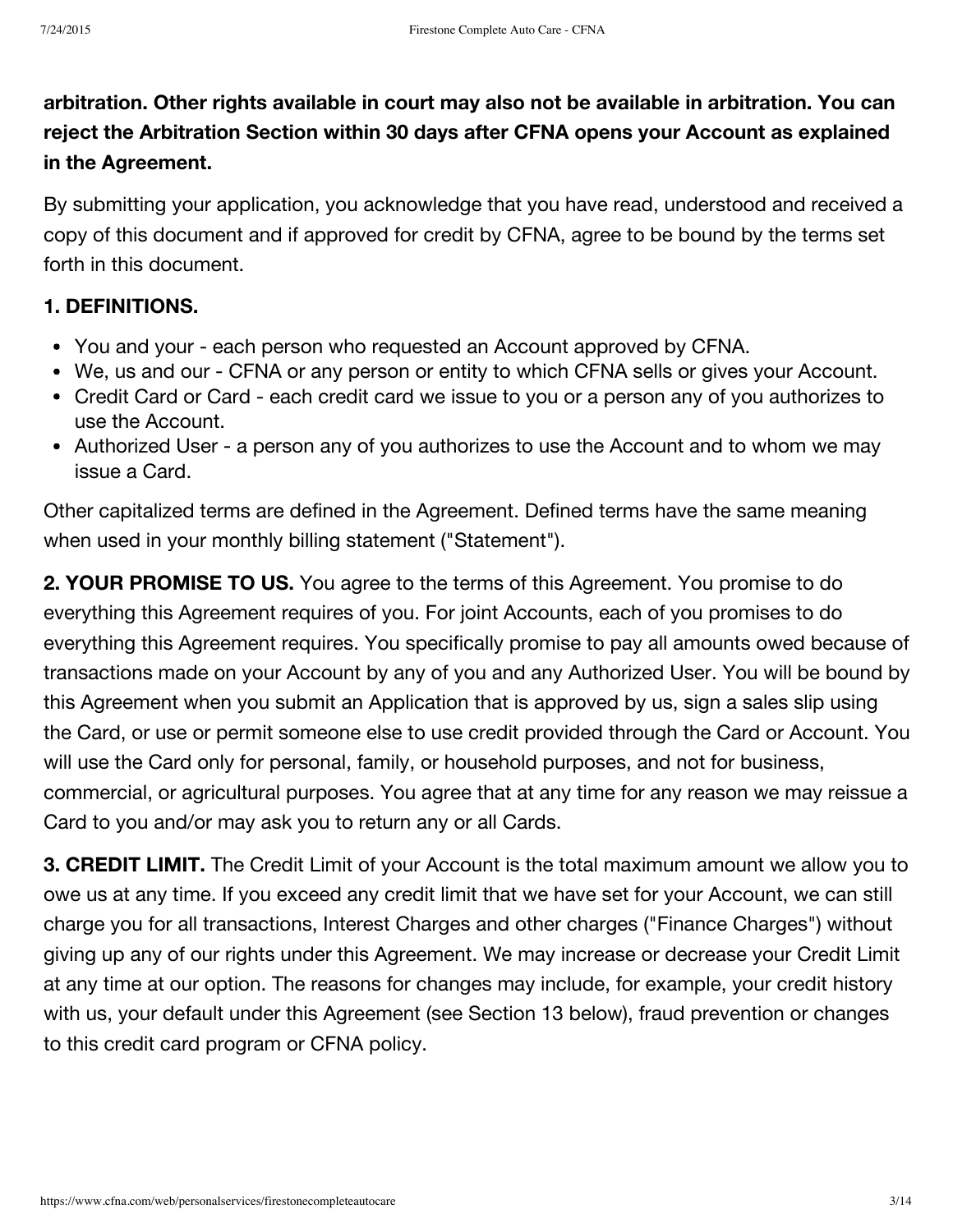**4. MONTHLY STATEMENTS; BILLING CYCLES.** We will send you a Statement at the end of each Billing Cycle in which (a) your Account has a balance of \$1 or more, (b) an Interest Charge is imposed or (c) applicable law requires us to send a Statement. We send only one Statement for your Account each month. Each Statement will show, among other things, the date on which the most recent Billing Cycle ended (the "Statement Closing Date" of the Billing Cycle), Previous Balance, Payments and Credits, Transactions, Interest Charges, other Fees and Charges, Payment Due Date, New Balance and Minimum Payment Due. A Billing Cycle means the days between Statement Closing Dates.

**5. YOUR ADDRESS.** We will consider your current address and state of residence to be the same as the billing address we maintain in our records. You agree to notify us of any change in your name, residence, or billing address by writing to us at the address shown on your Statement. Any notices required by law shall be deemed received if mailed to your current address.

**6. PAYMENTS; MINIMUM PAYMENT. You may pay all of your Account balance at any time without penalty.** You must pay us at least the Minimum Payment Due for each Billing Cycle by the Payment Due Date shown on your Statement. The Minimum Payment Due for each Billing Cycle will be the greater of (a) 4% of the New Balance (rounded up to the nearest whole dollar) plus all past due amounts and any Late Payment Fee, Returned Payment Fee, or unpaid ACH Service Fee incurred during the previous Billing Cycle; or (b) \$19 (or any amount less than \$19 needed to pay your Account balance in full). The New Balance used to determine your Minimum Payment Due includes Regular Credit Plan transactions and Promotional Credit Plan balances (see Section 9 below for a description of Credit Plans).

**7. SKIP-PAYMENT OPTION.** At our sole option, we may allow you to skip payment of the Minimum Payment Due for a certain Billing Cycle. During any Skip-Payment period, Interest Charges will continue to accumulate on the unpaid balance of your Account, but no Late Payment Fee will be assessed. At the end of any Skip-Payment period, the Minimum Payment terms of this Agreement that would have applied were it not for the Skip-Payment feature, will automatically resume. Taking advantage of the Skip-Payment option will not extend the Delay Period for special Promotional Credit Plans.

**8. METHODS OF PAYMENT.** Payments received at CFNA by 5:00 p.m. Eastern Time on a business day are credited to your Account as of that day. You may pay your Account by mail, by telephone or on-line. If paying by mail, send your personal check or money order, payable in U.S. dollars, to Credit First N.A. at the payment address shown on your Statement. Include your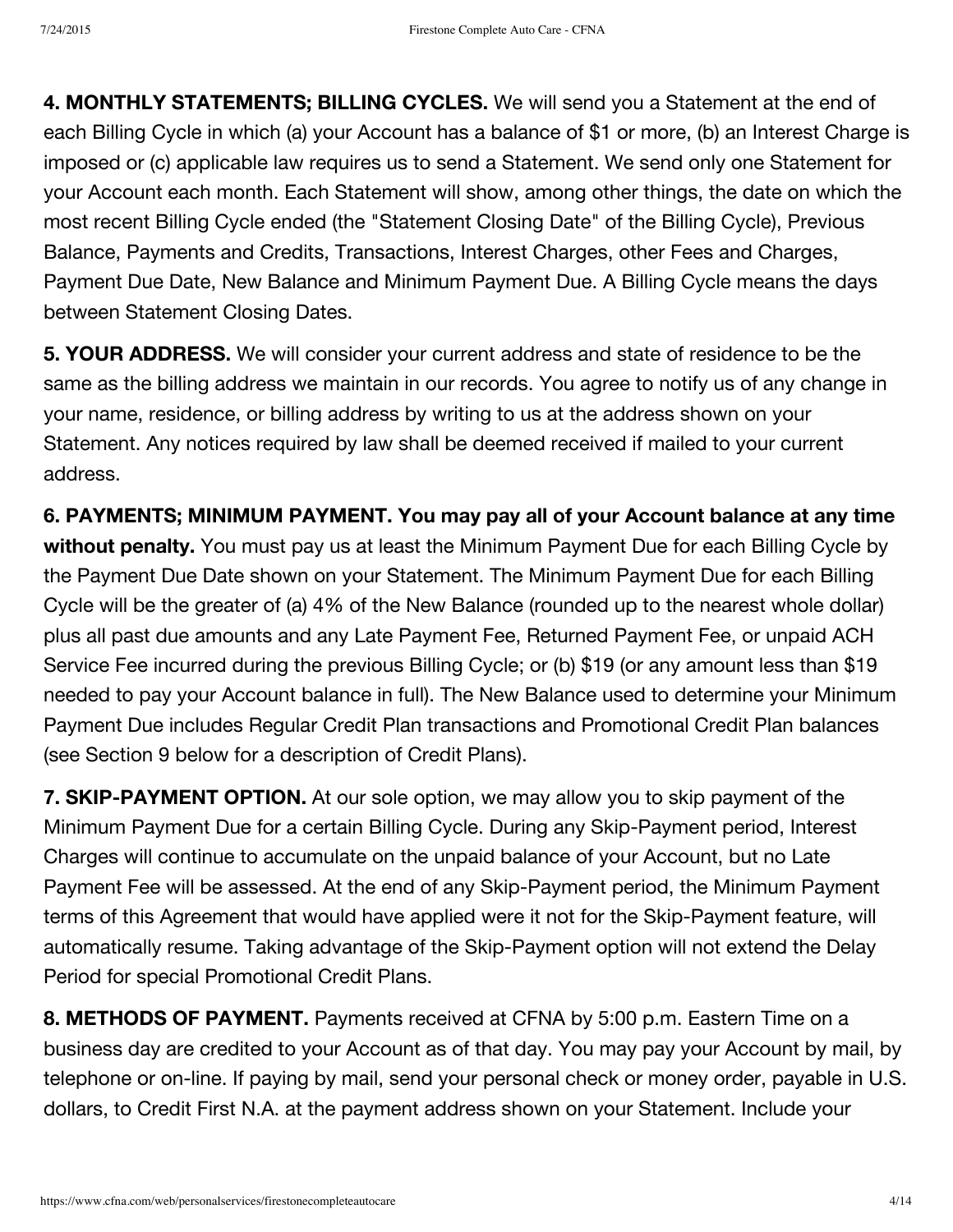payment stub and do not send cash. You agree not to send us any check marked "payment in full" or with similar terms or other conditions. If you do, the check must be sent to our Dispute Resolution Department at a separate address for Inquiries specified on your Statement. We can accept such checks or late or partial payments without losing our right to receive the full amount owing on your Account. If paying by telephone, utilize our automated payment system at 800- 321-3950. If paying on-line, log on to www.CFNA.com. Follow all of the instructions for making a payment specified on your Statement. Any payment that does not conform to these requirements may not be credited to your Account for up to five days, or may be rejected.

## **9. CREDIT PLANS.**

**A. Regular Credit Plan.** You may use your Account for transactions that may or may not be subject to Promotional Credit Plan terms. Any balance of transactions not subject to Promotional Credit Plan terms will be part of your Regular Credit Plan and treated as your "Revolving Balance."

**B. Promotional Credit Plans.** At our option, we may offer Promotional Credit Plans. Any Promotional Credit Plan may apply for a limited period of time. Our rights and your responsibilities will change if you make a qualifying purchase under a Promotional Credit Plan. If you participate, the applicable Promotional Credit Plan terms will be given to you in a separate document. Promotional Credit Plan terms temporarily modify certain terms of this Agreement for qualifying purchases, and all other terms of this Agreement remain unchanged. Any temporary modification of Agreement terms for Promotional Credit Plans will not limit or affect any other rights we have under this Agreement or applicable law.

**10. APPLICATION OF PAYMENTS.** We apply payments first to previously billed Interest Charges; then to your purchases. The application of payments may be amended by Promotional Credit Terms. Except as otherwise prohibited, we will apply payments equal to or less than the required Minimum Payment amount and any credits to balances on your Account in a way that is deemed appropriate by us. We will also follow the requirements of applicable law when allocating your payments.

**11. INTEREST CHARGES.** We will calculate periodic Interest Charges on your Account for each Billing Cycle by multiplying a monthly periodic rate ("Periodic Interest Rate") by the Average Daily Balance (including new transactions) on your Account. A Periodic Interest Rate is one-twelfth of its corresponding Annual Percentage Rate ("APR"). We will charge you a minimum Interest Charge of \$1 for any Billing Cycle in which an Interest Charge of less than \$1 would otherwise be imposed.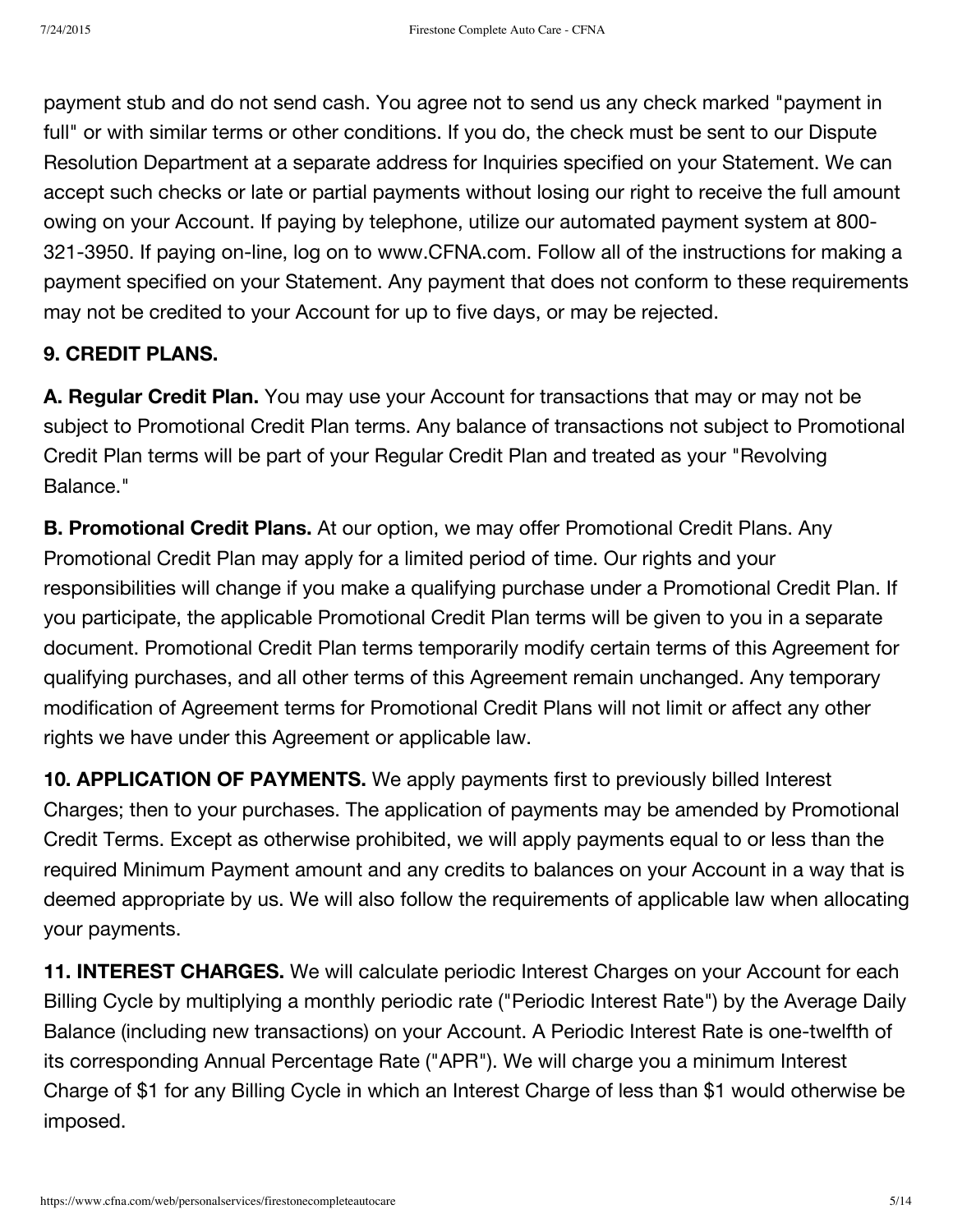**A. Periodic Interest Rate; Interest Rate.** The Periodic Interest Rate that applies to your Revolving Balance is **1.9%** (corresponding **APR 22.8%**) ("Interest Rate").

**B. How We Calculate Average Daily Balance Subject to Periodic Interest Charges.** To get the Average Daily Balance for your Revolving Balance, we first must determine the daily balance for your Revolving Balance. To get the daily balance, we take the beginning Revolving Balance of your Account each day. Then we subtract any payments or credits applied to your Revolving Balance, and any unpaid Interest Charges. We add to that amount any new Regular Credit Plan transactions, Late Payment Fees, credit insurance, debt cancellation charges and other Account fees and administrative charges. We then add up all the daily balances and divide by the number of days in the Billing Cycle. This gives us the Average Daily Balance for your Revolving Balance. We do not charge Interest Charges on unpaid Interest Charges, that is, we do not compound Interest Charges.

**C. When Interest Charges Begin to Accumulate.** Interest Charges accumulate on each purchase from the later of (a) the date of the transaction or (b) the first day of the Billing Cycle in which the transaction posts to your Account. However, we do not assess Interest Charges in the following circumstances:

- 1. If you paid the New Balance at the beginning of your previous Billing Cycle by the Payment Due Date during that previous Billing Cycle (or if that New Balance was \$0 or a credit balance), then:
	- if you pay the New Balance on your current Monthly Statement in full by the Payment Due Date in your current Billing Cycle, we will not impose Interest Charges on Purchases during your current Billing Cycle, and
	- if you make a payment that is less than the New Balance by the Payment Due Date in your current Billing Cycle, we will credit that payment as of the first day in your current Billing Cycle.
- 2. If you had a New Balance at the beginning of your previous Billing Cycle and you did not pay that New Balance by the Payment Due Date during that previous Billing Cycle, then we will not charge Interest Charges on any Purchases during the current Billing Cycle if you pay the New Balance at the beginning of your current Billing Cycle by the Payment Due Date in your current Billing Cycle.

# **12. FEES.**

**A. Late Payment Fee.** If we do not receive at least the Minimum Payment Due by 5:00 p.m. Eastern Time on your Payment Due Date we may add to your Account a Late Payment Fee of \$15 if your New Balance is less than \$100, \$25 if your New Balance is \$100 or more, and \$35 if your New Balance is \$100 or more and you did not make the Minimum Payment in any of the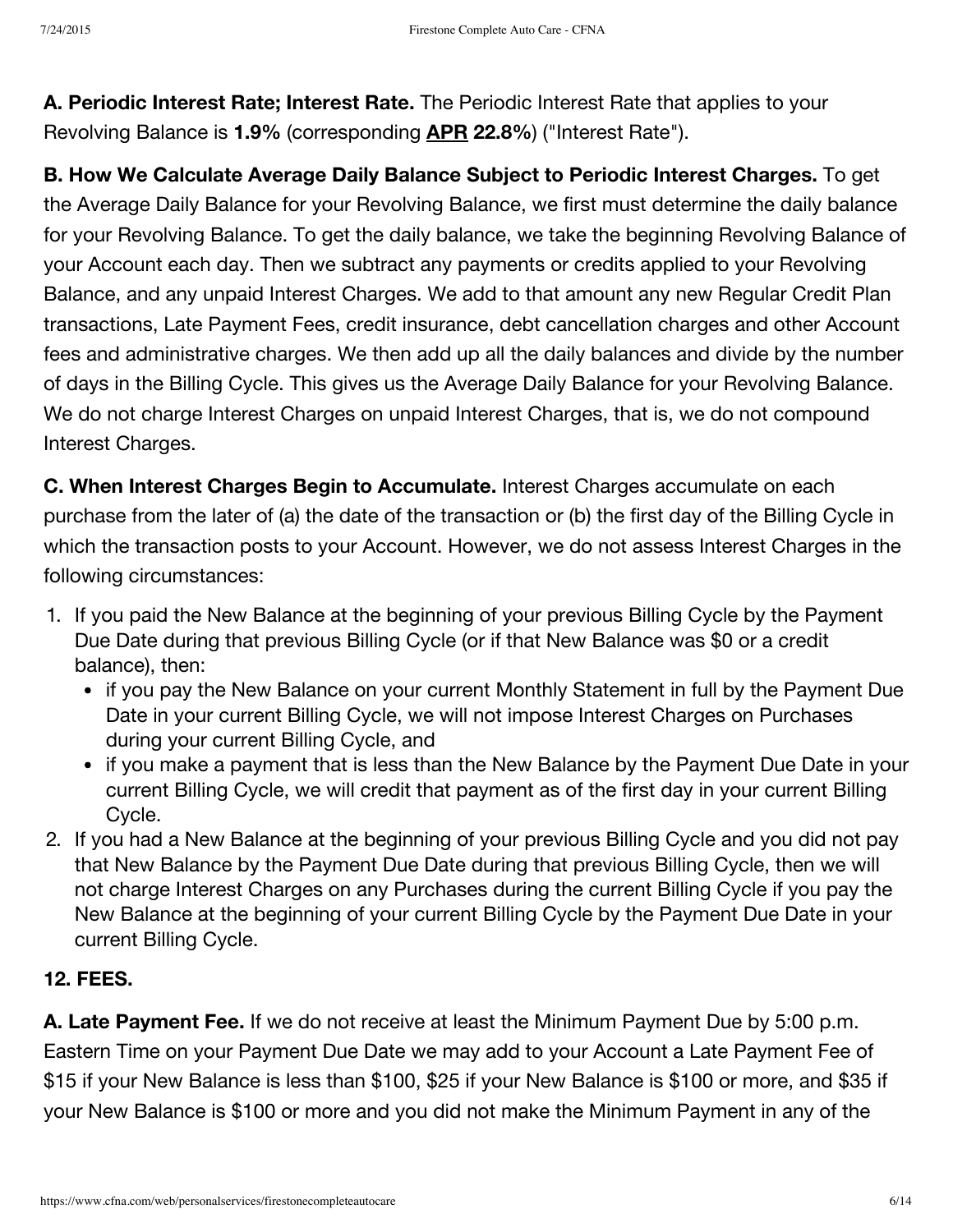prior six Billing Cycles by the Payment Due Date. However, the Late Payment Fee will never exceed the amount of your required Minimum Payment to which the Late Payment Fee relates. Any Late Payment Fee assessed will be added to the Revolving Balance on your Account.

**B. Returned Payment Fee.** If your payment check, ACH, electronic debit or other instrument is dishonored by your bank or must be returned for any reason, we will add a Returned Payment Fee of \$25, or \$35 if you had a returned payment in any of the six prior Billing Cycles, to the Revolving Balance of your Account. However, the Returned Payment Fee will never exceed the amount of your most recent required Minimum Payment.

**C. ACH Service Fee.** Each time you ask a customer service representative to assist you in making an expedited automated payment from your bank account (i.e. an automated clearinghouse or "ACH" transaction), when permissible, we may add a service fee to the Revolving Balance of your Account. The amount of the fee will be disclosed at the time you request the service.

**13. DEFAULT.** Your Account will be in default if you fail to do something that this Agreement requires of you, subject to any restrictions under applicable law. If that happens, we may tell you to pay us immediately everything you owe under the Account and applicable law. We will tell you in advance and/or give you an opportunity to cure your default only if applicable law requires us to do so.

**14. LOST OR STOLEN CARD OR IDENTITY THEFT.** If you notice the loss or theft of your credit card or a possible unauthorized use of your card (including suspected identity theft), you should write to us immediately at CFNA, BK-11/Customer Service, P.O. Box 81315, Cleveland, Ohio 44181-0315 or call us at 800-321-3950. You will not be liable for any unauthorized use that occurs after you notify us. You may, however, be liable for unauthorized use that occurs before your notice to us. In any case, your liability will not exceed \$50.

**15. HOW TO CANCEL YOUR ACCOUNT.** You (either of you if more than one) may cancel your Account at any time. Cut each Card in half and send us the pieces with a letter telling us you want to cancel your Account. This includes each Card you gave to others. Send us the letter and Card pieces at the address shown on your Statement. You still must pay the full amount you owe us.

**16. WE HAVE THE RIGHT TO CANCEL YOUR ACCOUNT.** We may cancel your Account and Cards at any time for any reason. Any Card issued for your Account must be cut in half and the pieces sent to us if we ask. This includes each Card you gave to others. You cannot use a Card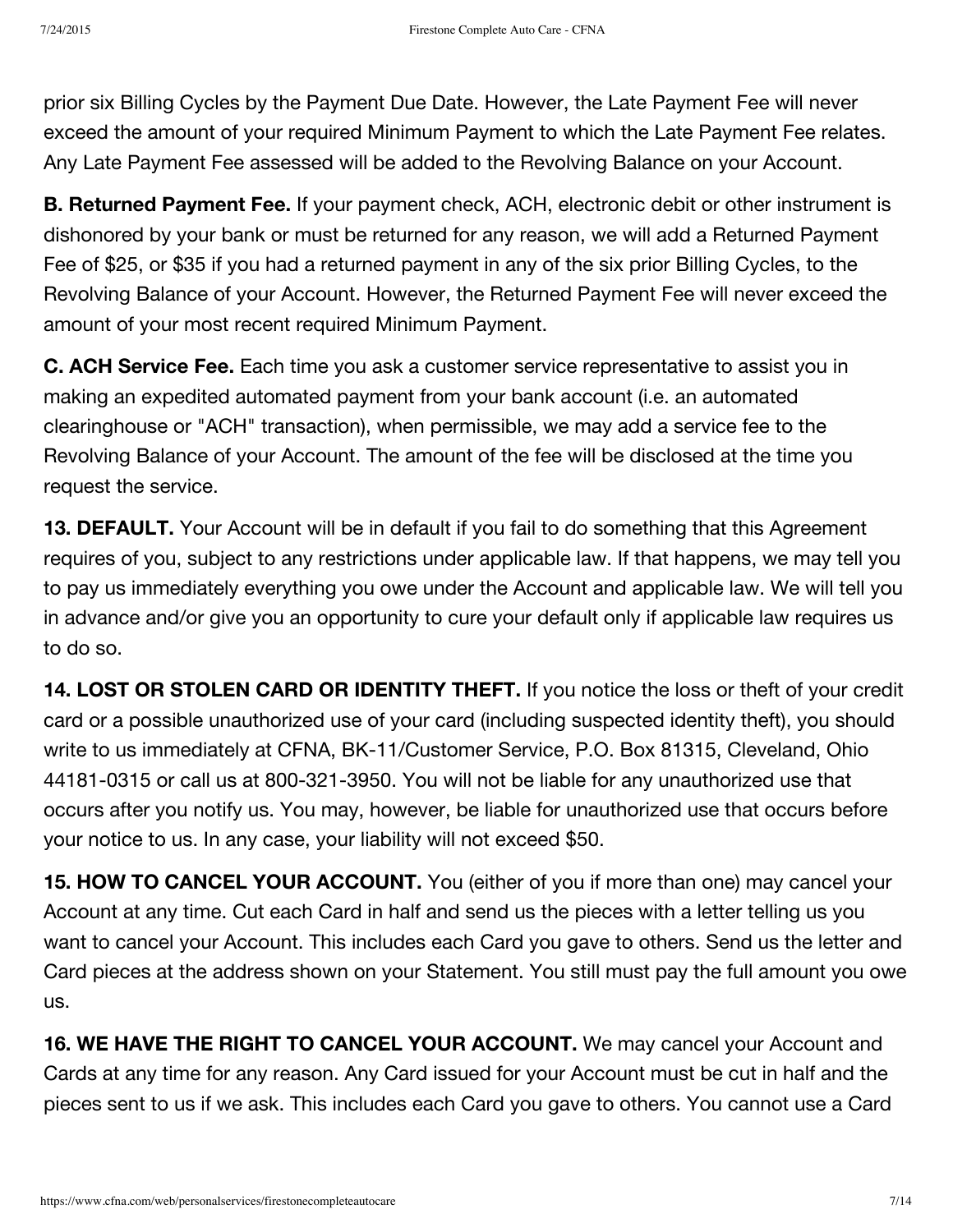after we ask you to return it. You still must pay the full amount you owe us, and this Agreement will continue to apply to any unpaid balance.

**17. CREDIT AUTHORIZATIONS.** We will authorize all Account purchases in advance. A merchant may ask you to provide identification. We may not be able to authorize a transaction, even if you have sufficient available credit, for example if our authorization system is not working or if we suspect possible fraud. We will not be liable to you if this occurs. We may not authorize a transaction if your Account is over your Credit Limit or delinquent; if we authorize such a transaction, we do not consider it to be an increase in your Credit Limit. We are not responsible if any merchant refuses to accept or honor your Credit Card.

**18. CREDIT INVESTIGATION AND CREDIT REPORTS.** You hereby authorize us to investigate your credit record. You agree that a credit report may be requested in connection with the processing of an application for credit, and subsequently in connection with any extension of credit, or any consideration of an increase to your credit limit, or any renewal or update of your Account, or to take collection action on the Account, or to investigate disputes regarding the Account. You also authorize us to furnish information concerning the status and payment history of your Account to credit bureaus and other creditors. If you believe that we have reported inaccurate information about you to a credit reporting agency, please contact us at CFNA, BK-11/Customer Service, P.O. Box 81315, Cleveland, Ohio 44181-0315. In doing so, please provide your Account number, name, address, phone number, any other supporting documentation and specify the inaccurate information and tell us why you believe it is incorrect. If you have a copy of the credit report that includes the inaccurate information, please send a copy of that report to us as well.

**19. PHONE CALLS.** You authorize us, or our servicers, assignees, or third party debt collectors to contact you by telephone about your Account. You agree that we may call you about your Account using an automatic dialing - announcing device and that these calls will not be "unsolicited" calls for purposes of state or federal law. You understand and agree that by providing us with a wireless telephone number, you consent to receiving autodialed and prerecorded message calls from us or our servicers, assignees, or third party debt collector at that number. From time to time, we may monitor and/or record telephone calls between you and us to assure the quality of our customer service. You agree that monitoring and/or recording may be done and that no additional notice to you or additional approval from you is needed.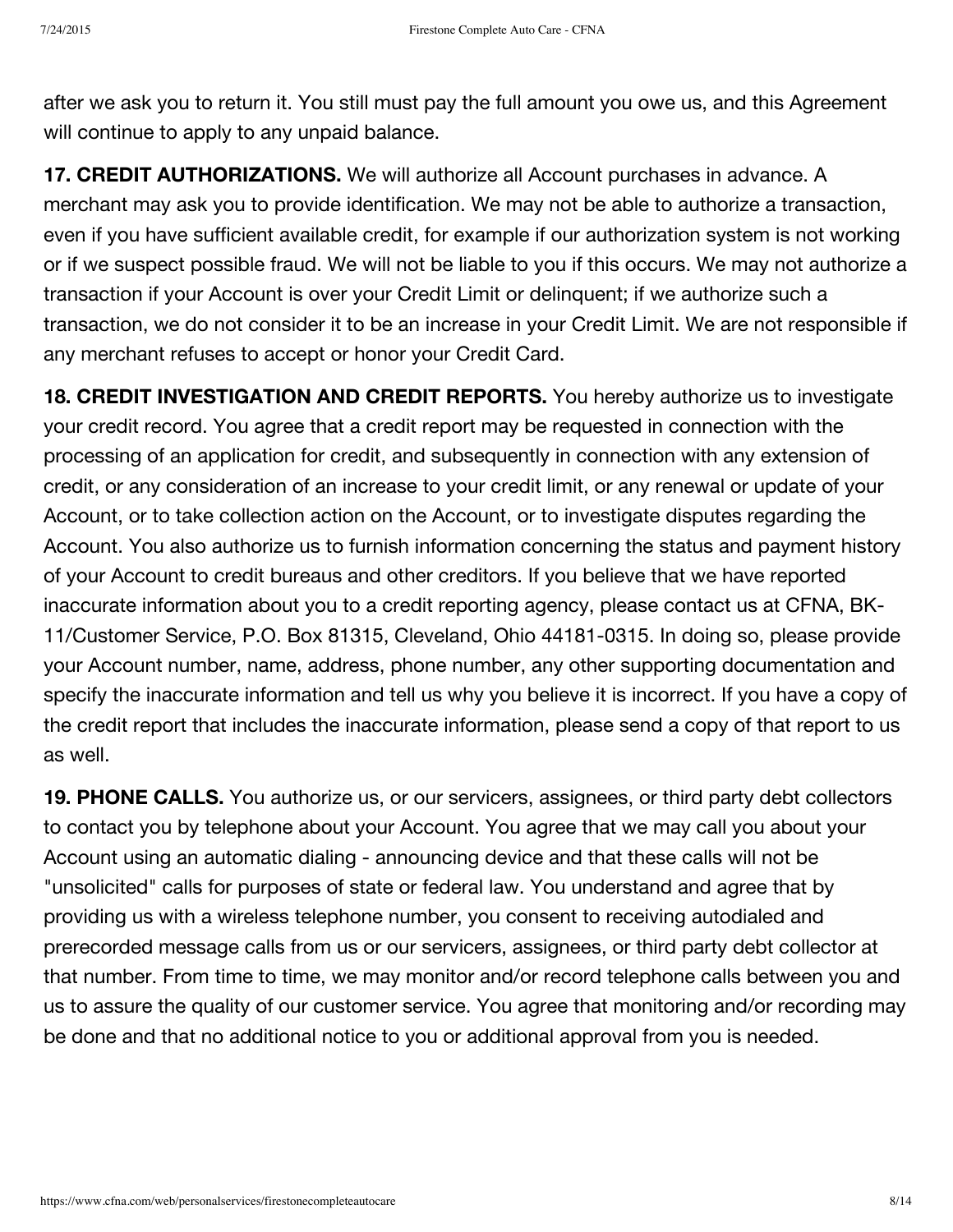**20. GOVERNING LAW.** This Agreement and your Account are governed by federal law applicable to a national bank and, to the extent not preempted by federal law, the laws of Ohio, without regard to its conflicts of law provisions. This is the law we mean when we refer in this Agreement to a term that may be permitted or required by applicable law. We have accepted this Agreement in Ohio.

**21. RESPONSIBILITY FOR GOODS AND SERVICES.** We are not responsible for the goods and services purchased with the Credit Card. You agree to settle all disputes arising from purchases directly with the merchant who honored the Credit Card and, except as required by applicable law, to pay us all amounts required by this Agreement despite such disputes. You agree to notify us within 30 days after the occurrence of an event giving rise to a product or service dispute.

**22. WAIVER.** We may, at our discretion from time to time without notice, waive any of our rights under this Agreement in certain circumstances. We can waive our rights without affecting our other rights. If we waive any right, we do not waive the same right in other circumstances or at other times.

**23. SEVERABILITY.** If any provision of this Agreement is finally determined to be unenforceable under any law, rule, or regulation, all other provisions of this Agreement will still be valid and enforceable.

**24. ASSIGNMENT OF ACCOUNT.** We may sell, assign or transfer your Account or any interest we hold in your Account without notice to you. You may not sell, assign or transfer your Account.

**25. CHANGE IN TERMS.** We may change the terms of this Agreement at any time, and we may add or delete terms in this Agreement. These changes may include, for example, Interest Charge rates, fees and this Change in Terms provision. We will give you notice of any change as required by applicable law. Any change will apply on and after its effective date to new transactions and existing balances on your Account, except as limited by applicable law.

**26. DEBT CANCELLATION.** Your purchase of any debt cancellation product that we offer is optional. Whether or not you purchase this product does not affect our decisions about your credit. The Debt Cancellation Terms of any debt cancellation product that we offer and you elect to purchase, and any other related disclosures, are provided separately from this Agreement.

**27. ARBITRATION.** For purposes of this Arbitration Section, the terms "we," "us" and "our" refer to Credit First National Association, its parents, wholly or majority owned subsidiaries, affiliates, predecessors, successors, assigns, employees, officers and directors. If either you or we choose arbitration, neither you nor we will have the right to litigate that claim in court or to have a jury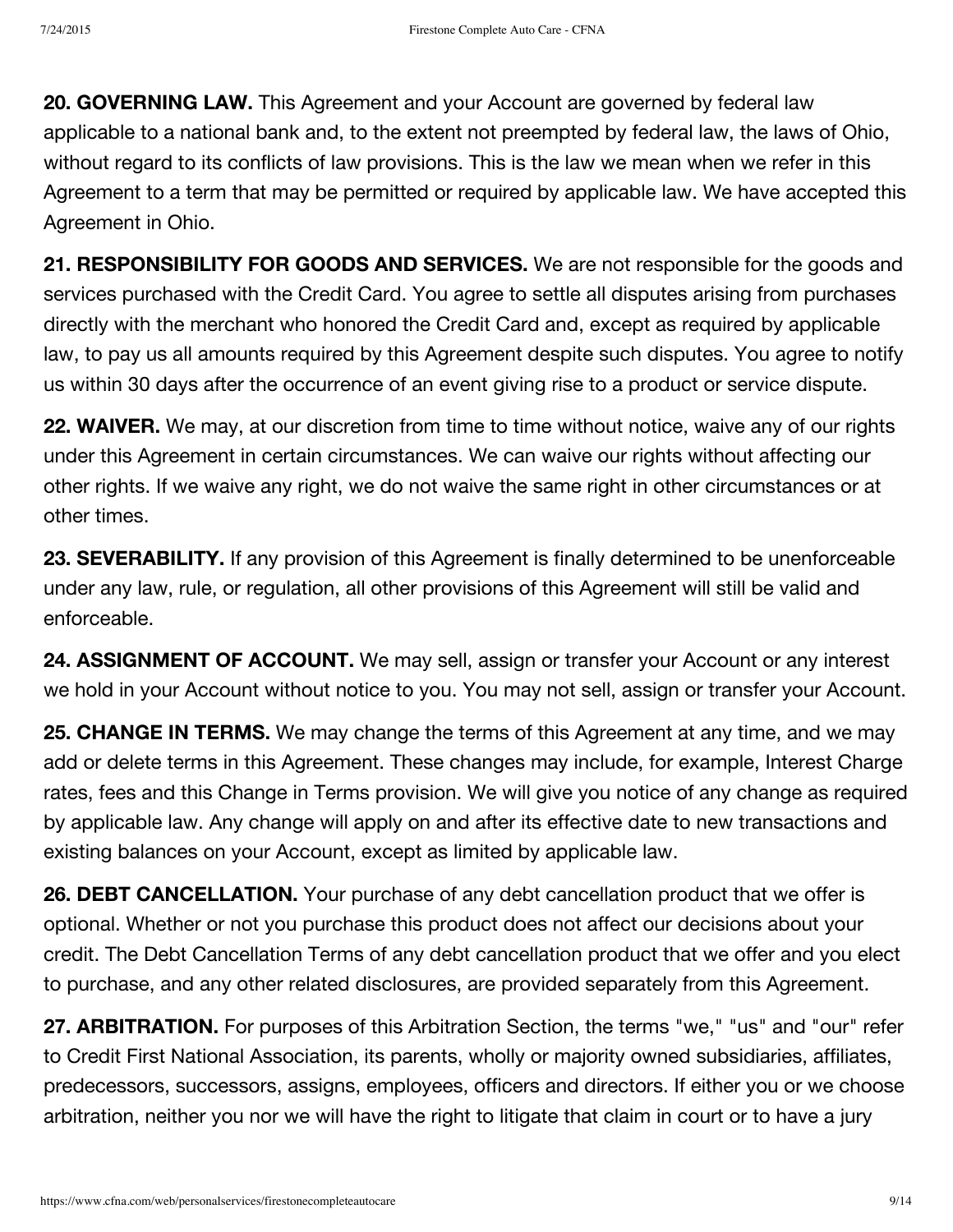trial on that claim, or to engage in pre-arbitration discovery, except as provided for in the arbitration rules of the American Arbitration Association ("AAA"). In addition, you will not have the right to participate as a representative or member of any class of claimants related to any claim subject to arbitration. The arbitrator's decision will generally be final and binding. Other rights that you would have if you went to court may also not be available in arbitration. It is important that you read the entire arbitration provision carefully before accepting the terms of this Agreement.

A "Claim" is any pre-existing, present, or future claim, dispute, or controversy of any kind (including but not limited to constitutional, statutory, regulatory, common law, contract, tort and equitable claims) arising from or relating to (a) the credit offered or provided to you or requested by you, (b) the actions of you, us or third parties, or (c) the validity or meaning of this arbitration provision and every other provision in this Agreement.

You agree that either you or we can choose to have any Claim resolved by binding arbitration. **You and we acknowledge that each waives the right or opportunity to litigate a Claim in a court of law, and that each agrees to resolve any Claims arising out of this Agreement through binding arbitration.** This Section does not apply to any of our regular Account collection efforts. If this Section (or any part of it) is determined invalid or illegal under any applicable statute or rule of law, it will be deemed omitted without affecting any other provisions of this Agreement, which shall remain in full force and effect.

**There shall be no authority for any Claims to be arbitrated on a class action basis.** An arbitration can only decide our or your Claim and may not consolidate or join the claims of other persons who may have similar claims. Any arbitration will be conducted in accordance with the AAA's rules applicable to consumer disputes. For additional information go to: http://www.adr.org/.

Any arbitration hearing that you attend will take place in the federal judicial district where you reside. At your request, we will advance the first \$250 of the filing and hearing fees for any Claim you may file against us; the arbitrator will decide whether we or you will ultimately pay those fees. This arbitration agreement is made pursuant to a transaction involving interstate commerce and shall be governed by the Federal Arbitration Act, 9 U.S.C. Sections 1-16. The arbitrator shall apply applicable substantive law consistent with the Federal Arbitration Act and applicable statutes of limitations, and shall honor claims of privilege recognized at law. This arbitration provision shall survive repayment of your extension of credit and termination of your Account.

Judgment upon the award may be entered in any court of law of competent jurisdiction.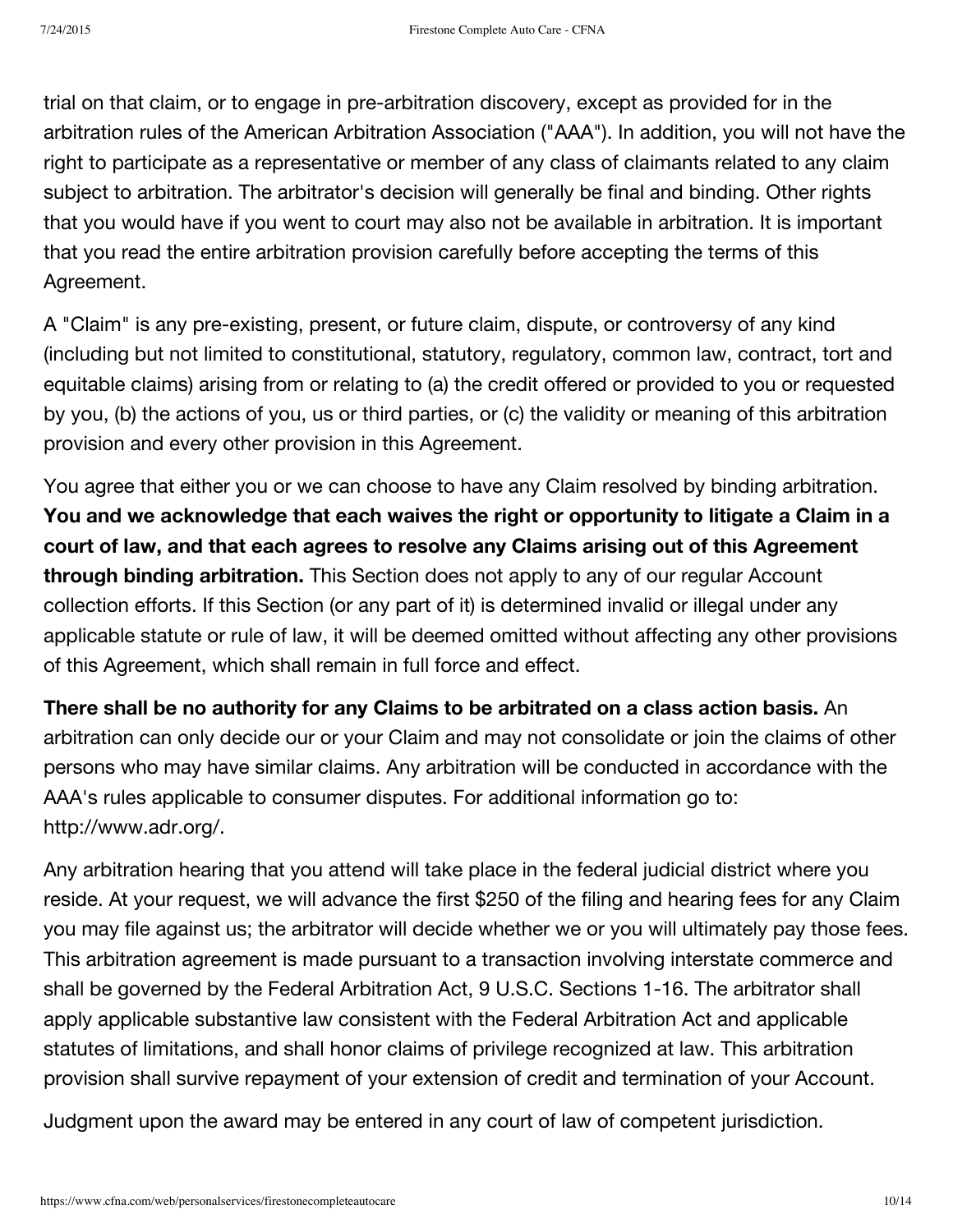**You can reject this Arbitration Section if you write to us within 30 days after we open your Account.** Send a letter that you do not agree to the Arbitration Section. The letter must include your name, address and Account number. Mail the letter to CFNA, BK-12/Legal, P.O. Box 81315, Cleveland, Ohio 44181-0315. This is the only way you can reject the Arbitration Section. If you reject the Arbitration Section, all other parts of this Agreement still apply to your Account.

**28. ENTIRE AGREEMENT.** This Agreement, including the Related Documents incorporated by reference into it, is the entire agreement between you and us relating to your Account. This Agreement replaces any other agreement relating to your Account that you and we made earlier or at the same time. If any of the Related Documents has any information that is not the same as information in this Agreement, we will follow this Agreement unless the other document says we should follow that document.

**SIGNATURES.** Your handwritten, electronic or digital signature on any document you sign in connection with the use of your Card or Account represents your signature on this Agreement.

Dean s. Miller

Dean S. Miller President DATE: 06/1/2013

#### **NOTICES:**

**California Residents:** If you are married, you may apply for a separate account.

**New York Residents:** Upon your request, you will be informed of whether or not a credit report was ordered, and if it was, you will be given the name and address of the consumer reporting agency that furnished the report.

**Ohio Residents:** Ohio laws against discrimination require that all creditors make credit equally available to all credit worthy customers, and that credit reporting agencies maintain separate credit histories on each individual upon request. The Ohio Civil Rights Commission administers compliance with this law.

**Married Wisconsin Residents:** No provision of any marital property agreement, unilateral statement under Section 766.59 of the Wisconsin statutes or court order under Section 766.70 adversely affects the interest of CFNA, unless CFNA, prior to the time credit is granted is furnished a copy of the agreement, statement or decree or has actual knowledge of the adverse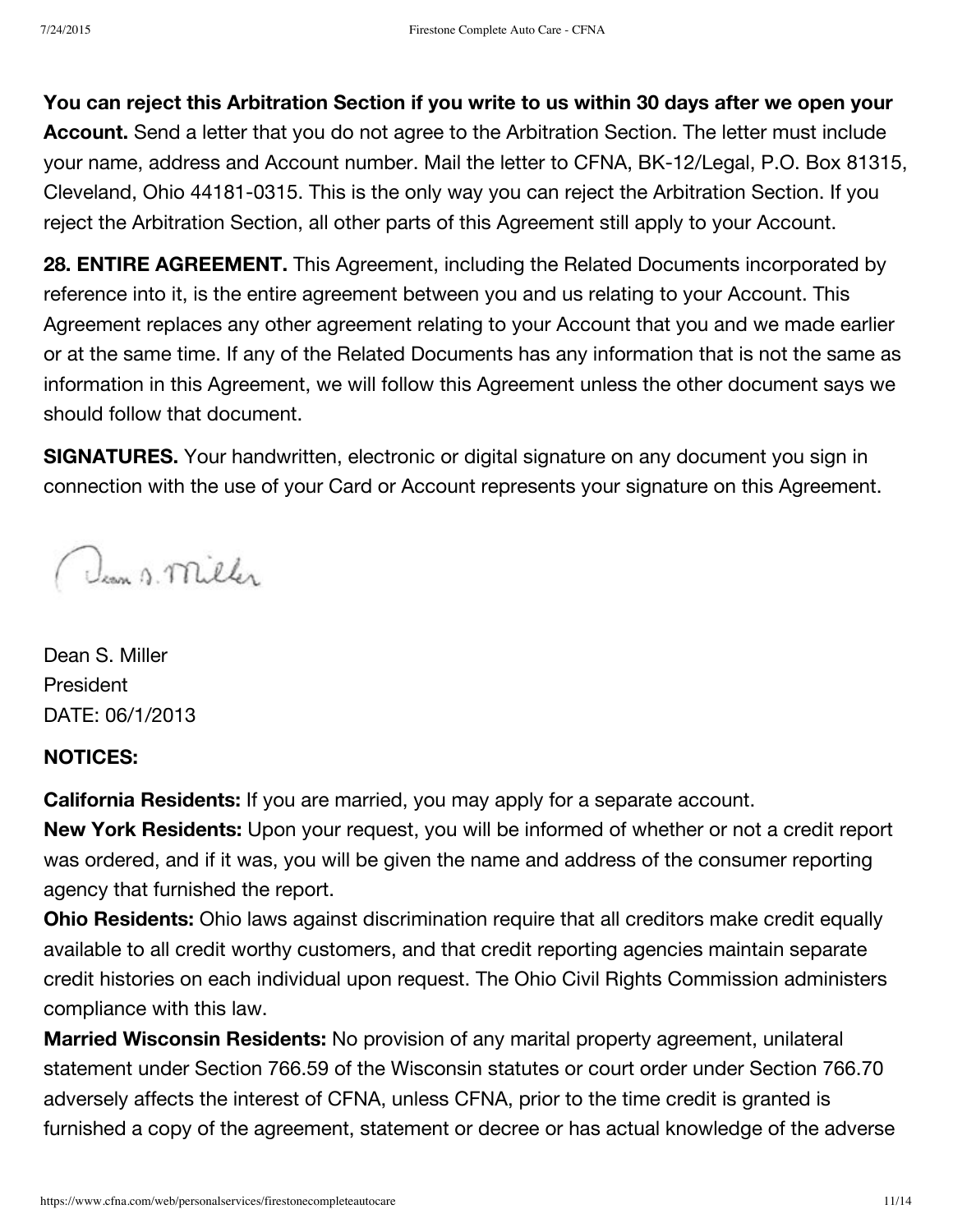provision when the obligation to CFNA is incurred.

**NJ Residents:** Certain provisions of this Agreement are subject to applicable law. As a result, they may be void, unenforceable or inapplicable in some jurisdictions. None of these provisions, however, are void, unenforceable or inapplicable in New Jersey.

# **YOUR BILLING RIGHTS - KEEP THIS DOCUMENT FOR FUTURE USE. This notice tells you about your rights and our responsibilities under the Fair Credit Billing Act.**

# **What To Do If You Find A Mistake On Your Statement**

If you think there is an error on your statement, write to us at CFNA, BK-11/Customer Service, P.O. Box 81315, Cleveland, Ohio 44181-0315.

In your letter, give us the following information:

- Account information: Your name and account number.
- Dollar amount: The dollar amount of the suspected error.
- Description of problem: If you think there is an error on your bill, describe what you believe is wrong and why you believe it is a mistake.

You must contact us:

- Within 60 days after the error appeared on your statement.
- At least 3 business days before an automated payment is scheduled, if you want to stop payment on the amount you think is wrong.

You must notify us of any potential errors in writing. You may call us, but if you do we are not required to investigate any potential errors and you may have to pay the amount in question.

# **What Will Happen After We Receive Your Letter**

## **When we receive your letter, we must do two things:**

- 1. Within 30 days of receiving your letter, we must tell you that we received your letter. We will also tell you if we have already corrected the error.
- 2. Within 90 days of receiving your letter, we must either correct the error or explain to you why we believe the bill is correct.

## **While we investigate whether or not there has been an error:**

- We cannot try to collect the amount in question, or report you as delinquent on that amount.
- The charge in question may remain on your statement, and we may continue to charge you interest on that amount.
- While you do not have to pay the amount in question, you are responsible for the remainder of your balance.
- We can apply any unpaid amount against your credit limit.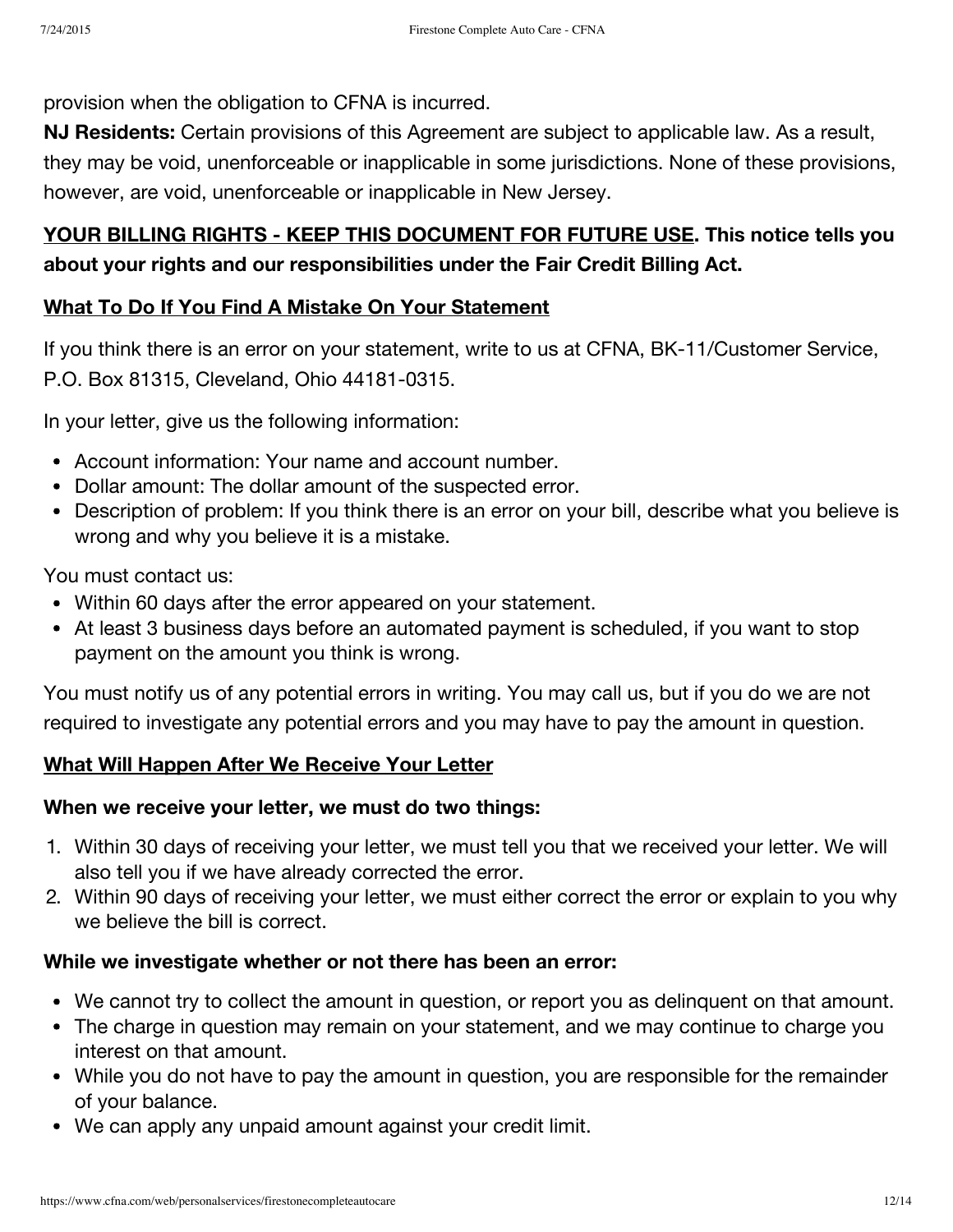## **After we finish our investigation, one of two things will happen:**

- If we made a mistake: You will not have to pay the amount in question or any interest or other fees related to that amount.
- If we do not believe there was a mistake: You will have to pay the amount in question, along with applicable interest and fees. We will send you a statement of the amount you owe and the date payment is due. We may then report you as delinquent if you do not pay the amount we think you owe.

If you receive our explanation but still believe your bill is wrong, you must write to us within 10 days telling us that you still refuse to pay. If you do so, we cannot report you as delinquent without also reporting that you are questioning your bill. We must tell you the name of anyone to whom we reported you as delinquent, and we must let those organizations know when the matter has been settled between us. If we do not follow all of the rules above, you do not have to pay the first \$50 of the amount you question even if your bill is correct.

## **Your Rights If You Are Dissatisfied With Your Credit Card Purchases**

If you are dissatisfied with the goods or services that you have purchased with your credit card, and you have tried in good faith to correct the problem with the merchant, you may have the right not to pay the remaining amount due on the purchase.

To use this right, all of the following must be true:

- 1. The purchase must have been made in your home state or within 100 miles of your current mailing address, and the purchase price must have been more than \$50. (Note: Neither of these are necessary if your purchase was based on an advertisement we mailed to you, or if we own the company that sold you the goods or services.)
- 2. You must have used your credit card for the purchase.
- 3. You must not yet have fully paid for the purchase.

If all of the criteria above are met and you are still dissatisfied with the purchase, contact us in writing at CFNA, BK-11/Customer Service, P.O. Box 81315, Cleveland, Ohio 44181-0315.

While we investigate, the same rules apply to the disputed amount as discussed above. After we finish our investigation, we will tell you our decision. At that point, if we think you owe an amount and you do not pay, we may report you as delinquent